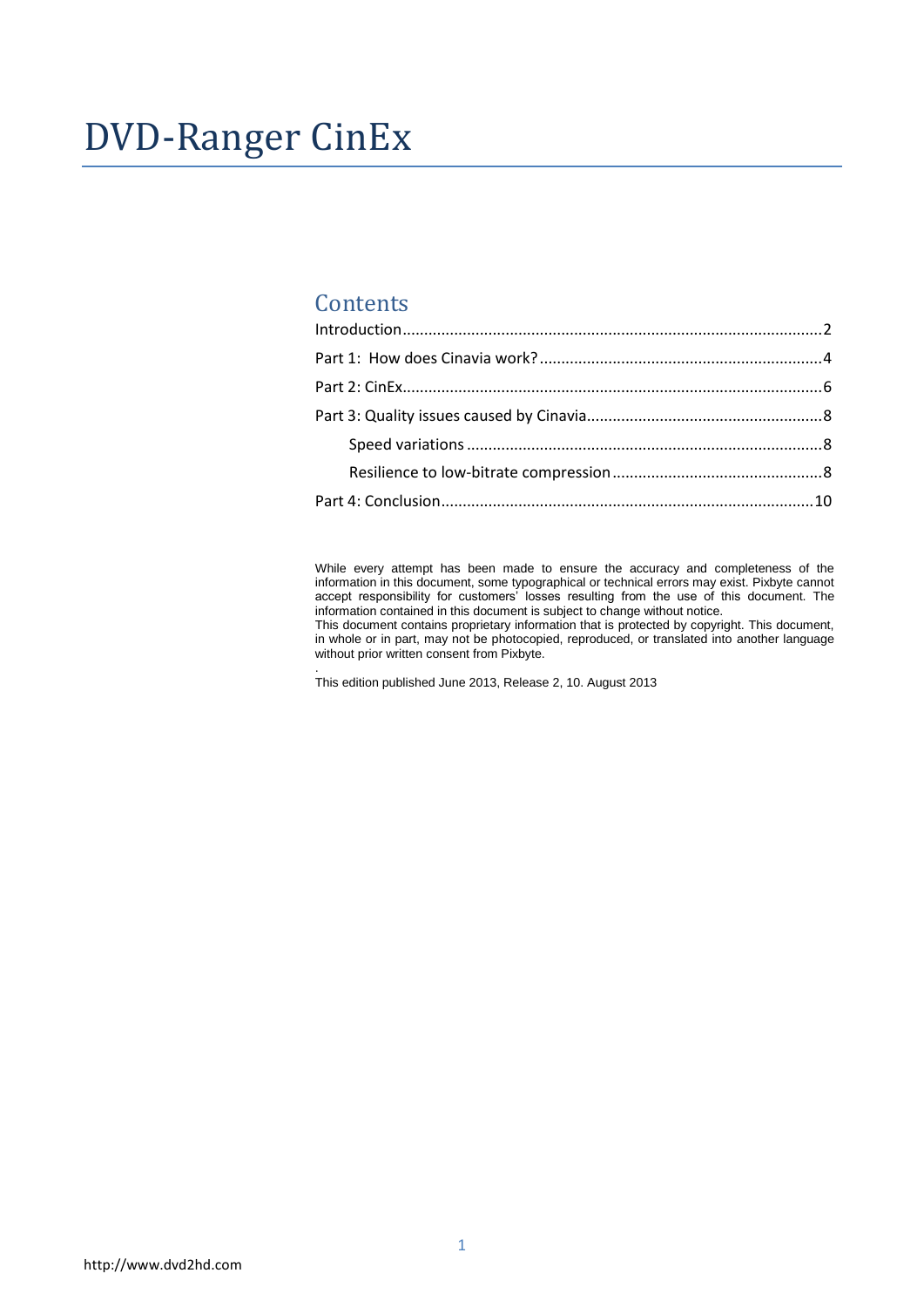## <span id="page-1-0"></span>**Introduction**

The copyright's owners concerns about the possibility to create perfect digital copies of their media without their control has triggered efforts to restrict copying as early as 1996 when the Content Scrambling System (CSS) for DVD-video has been invented. In 1999, that is after only 3 years CSS was first compromised and the decryption code which has been improved during the next years, was finally implemented in most free players and decryption software thus making CSS pointless. Other Digital Rights Management (DRM) features accompanying CSS like region coding, Macrovision and prohibited user operations were reverse engineered and successfully removed by the same time.

The failure of CSS coming at the time while DVD writers were becoming commonplace demanded for new ideas for copy prevention. As most DVD players people had at home for many years could not be upgraded to new encryption systems, the media industry became inventive and introduced the  $2<sup>nd</sup>$  generation copy prevention mechanism by producing DVDs which were non-compliant with the standard. Those disks intentionally contain bad sectors and thus are defective by design. While a player will never attempt to read those sectors the DVDs can only be copied by programs with the ability to scan for those defects. The 2<sup>nd</sup> gen system is the first to subtly alter the experience of owners watching their originals as the main feature film will need far more time to start than on DVDs lacking this mechanism or - paradoxically - on copied DVDs as they usually have this protection removed. Broken file systems, navigation labyrinths, decoy titles, invisible buttons and many more have been used to make copy programs read the bad sectors but all those prevention attempts have been successfully hacked only to leave the industry once again at the point to either give up or to introduce more intrusive copy prevention mechanisms.

With the advent of high definition (HD) videos new media arrived, being able to store the vast amounts of data, known as HD-DVD and BluRay. After the format war the BluRay finally claimed victory and eventually gained in popularity. Together with the BluRay a new encryption and DRM system has been introduced known as the Advanced Access Content System (AACS). Belonging to the 3rd generation, this system is mathematically well thought has a stronger encryption mechanism where brute force attacks don't work with the actual computing power. Still AACS has been circumvented several times by either hacking the PC-players or by leaked high-level keys. While the keys for decoding new BluRays change every year it seems that some of the copy software developers have a source leaking keys every time they are changed by AACS LA. Still that means that using that software renders AACS ineffective as long as those keys are leaked and the BluRays can thus be decrypted.

Foreseeing that AACS will finally become ineffective BD+ was introduced in the BluRay standard which is considered the main cause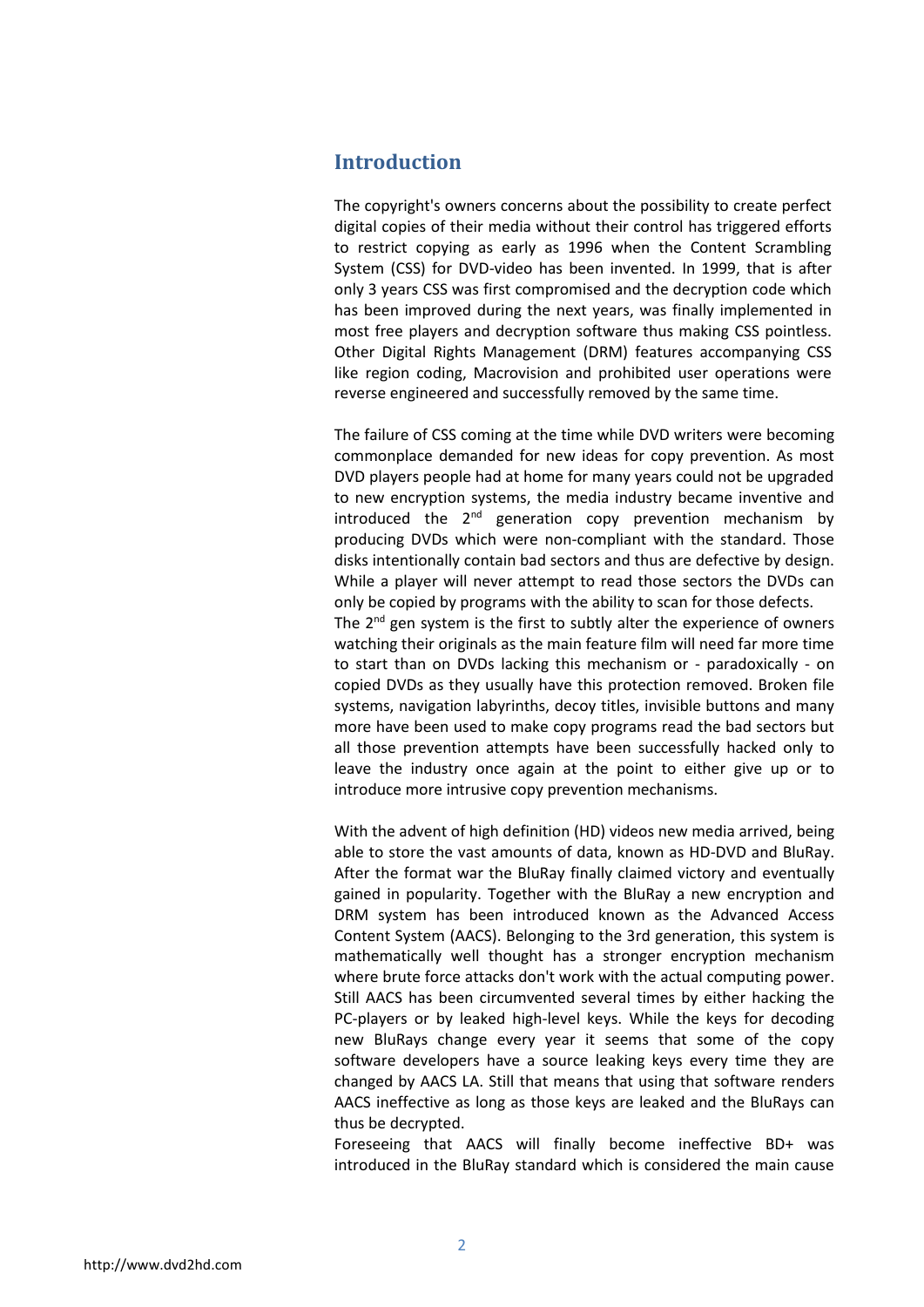why the BluRay has won the format war against the HD-DVD. Basically the  $4<sup>th</sup>$  generation copy prevention mechanism is a Java code which is run in the player's virtual machine (VM) and repairs a pre-corrupted media stream. The specification of the VM has been reverse engineered and since then most BluRay copying programs have become able to read and copy BD+.

Actually AACS is more intrusive for the users than the  $2<sup>nd</sup>$  generation mechanisms because in order to be able to watch the newest BluRays, every owner of a BluRay player has now to perform firmware updates for their hardware players every year. Those updates are usually free and work without problems, but there is still the chance that they go awry and brick the player. Perhaps not known to many is that the BluRays themselves can make firmware updates to the hardware players during loading and before the player even starts showing their content. A sign of those silent updates is that the player needs quite a long time to load the respective BluRay.

Finally the newest addendum to the AACS specification is a watermark called Cinavia. The watermark is applied to the original audio content adding an analogue signal which must be detected by every new BluRay player conforming to the AACS specification. The signal is placed in the best audible part of the spectrum and is designed to withstand recompression at very low bitrates, recording from cinema screens and simple hacking attempts.

This 5<sup>th</sup> generation copy prevention mechanism is actually the most intrusive one from a consumer point of view. While the former generations either decoded perfectly or did not decode at all Cinavia is always present in the audio and never decodes to the original and thus always having some sort of noise and interference.

Now Cinavia has been hacked for the first time by DVD-Ranger which decodes and then removes it from the audio stream. The copied BluRays can then be played back on every Cinavia-aware device. This also works for new DVD players which have become Cinavia-aware recently.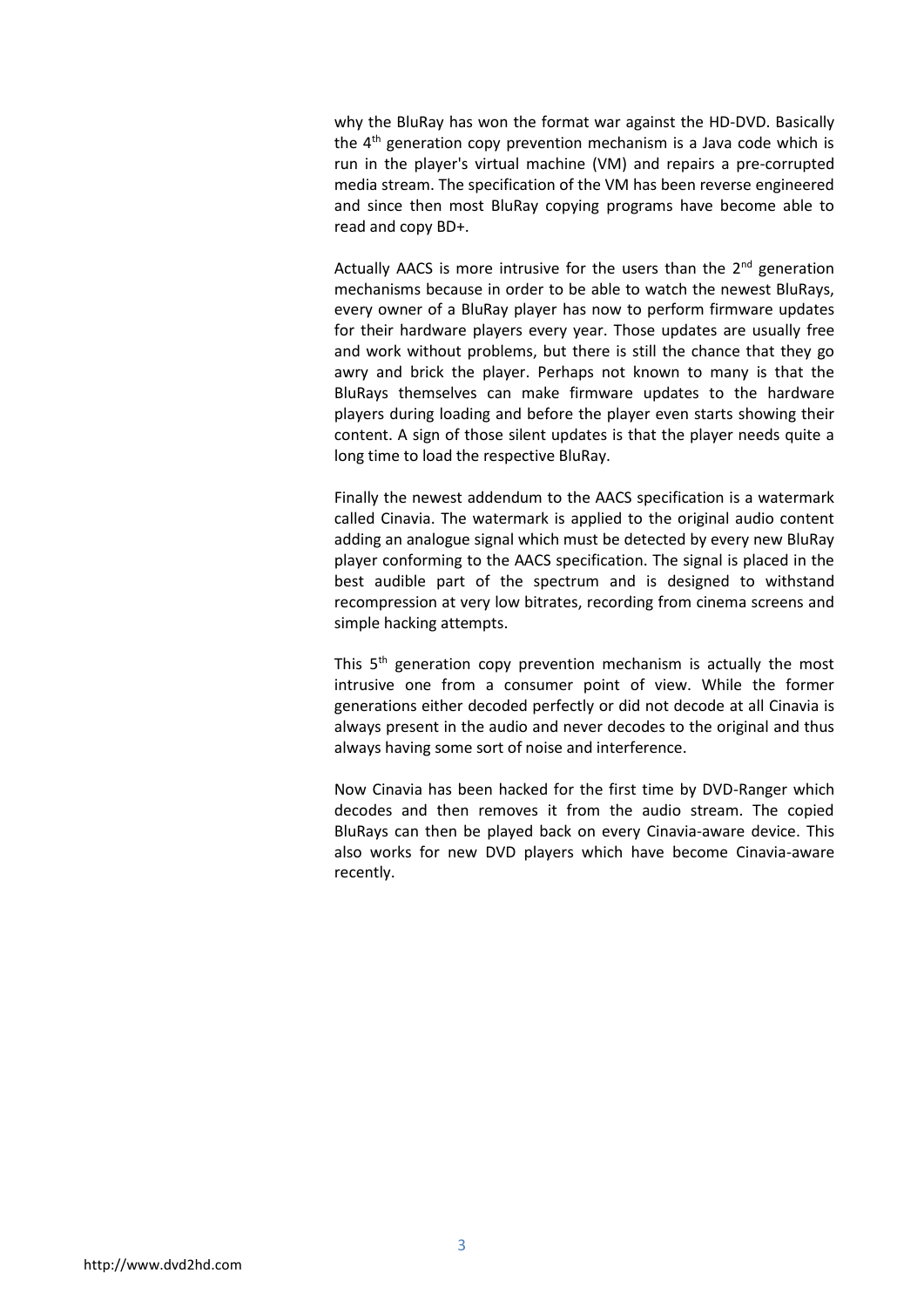## <span id="page-3-0"></span>**Part 1: How Does Cinavia Work?**

Cinavia actually consists of two parts: a hacking protection and the watermark itself.

**The hacking protection** manifests itself in the audio stream as playback speed variations which can be heard as wow and flutter. The maximal speed variation is  $\pm 0.2$ %, the corresponding distribution is shown in Figure 1. The flutter generated by 0.2% speed variation can actually be heard by an untrained ear.



Actually the speed variations are not the same for all frequencies which results in higher frequency having other variations than lower frequencies. Figure 1 actually shows only the speed variations averaged over all frequency bands. The fact that different frequencies are playing back at different speeds translates to nonlinear phase distortions in the audio spectrum. The resulting impact on audio quality will be discussed in the section about quality issues.

But how do these speed variations protect from hacking? The simple answer is that you first have to remove the speed variations in order to sync with the watermark signal. If you don't do that you will only decode garbage. Removing the speed variations is quite tricky because without a reference signal you don't know when and how much the speed varies. So CinEx has to employ some heuristics in order to successfully detect the speed variations and sync with the signal. Those heuristics are obviously also needed for the Cinavia detectors built into Cinavia-aware players in order to be able to sync with the watermark signal.

**The watermark signal** itself is situated in the frequency range between 400-4000Hz which is where the human ear is most sensitive to sound (see Figure 2). This range was chosen because it is best preserved by lossy audio compression codecs like MP3 and AAC as well as by recording equipment like mobile phones and camcorders for which Cinavia is claimed to be immune to but on the downside this choice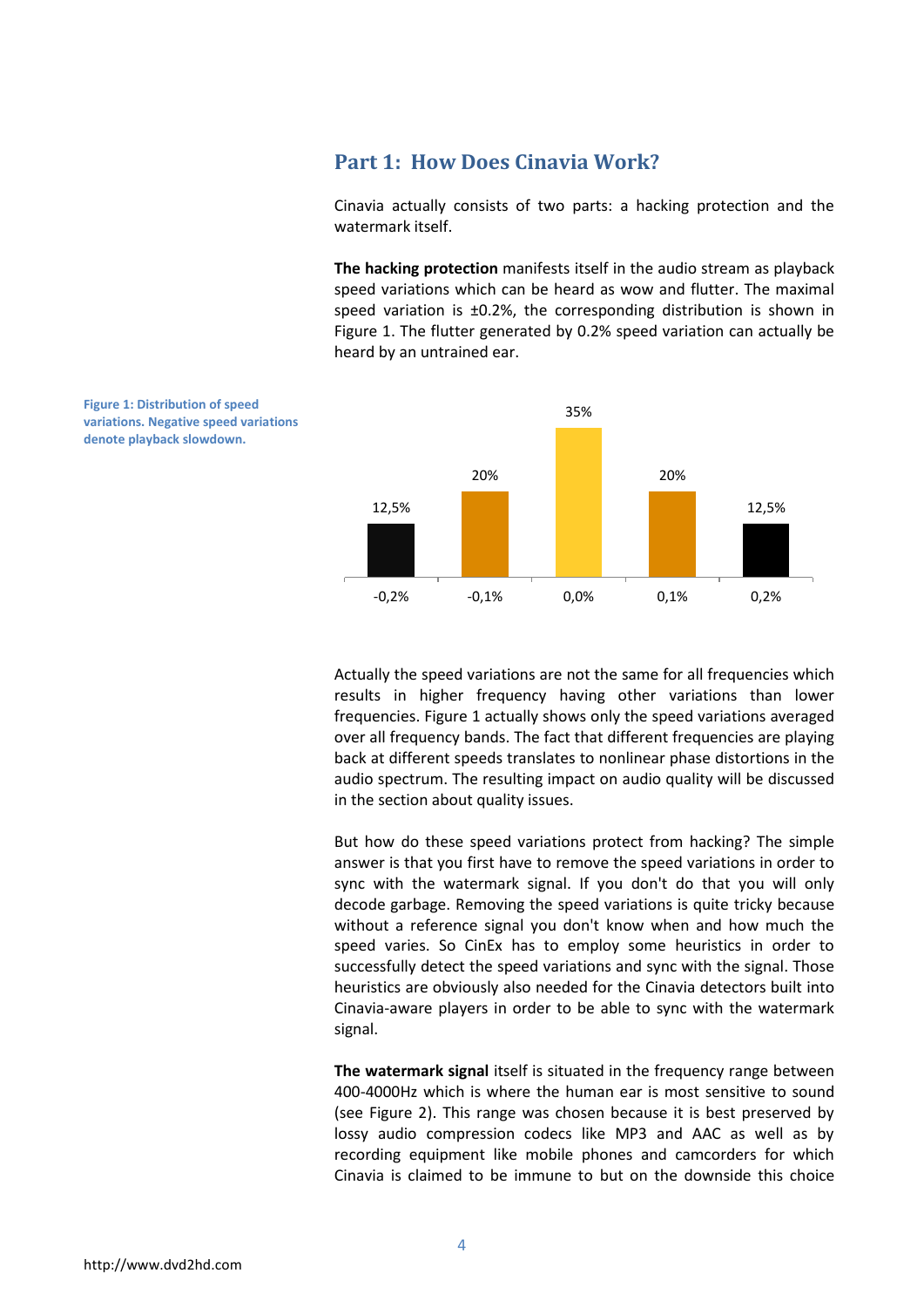makes the signal more susceptible to be perceived by the listener.

**Figure 2: equal loudness contours from ISO 226:2003. 0 Phon denotes the absolute threshold of hearing. The human ear is most sensitive in the range between 400Hz and 4kHz which is where the watermark signal has been situated.**



The Cinavia signal is added to the original audio by means of modulation and thus the signal always scales with the audio loudness. The modulation coefficient seems to get as high as 20% but it is often itself scaled by psychoacoustic filtering. This makes the watermark signal work very much like a standard MP3 compression algorithm which reduces bitrate by introducing noise only in less perceivable frequency bins. Cinavia is doing the same by adding more of the signal in less perceivable parts of the spectrum.

The added signal consists of several types of symbols, each type adapted to the frequency range it is used in. The adaptation has been done on the one hand to facilitate psychoacoustic hiding of the signal and on the other hand to make detection easier by using a priori knowledge about the different distributions of audio content in the different frequency bands.

The symbols are coded with high coding redundancy paired with error correction codes thus making the signal more robust to deterioration due to recompression, analog re-recording and hacking. This also limits the bitrate of the watermark signal considerably resulting in a time span of several seconds between reading the first symbol and decoding the whole sequence from an undeteriorated signal.

Reconstruction of the watermark signal is often also possible when the watermark signal has been highly deteriorated, e.g. by hacking attempts. This is done by reading many destroyed copies, regarding the "missing" parts as noise and constructing some weighted median which removes enough noise as for the error correction to be able to start to work.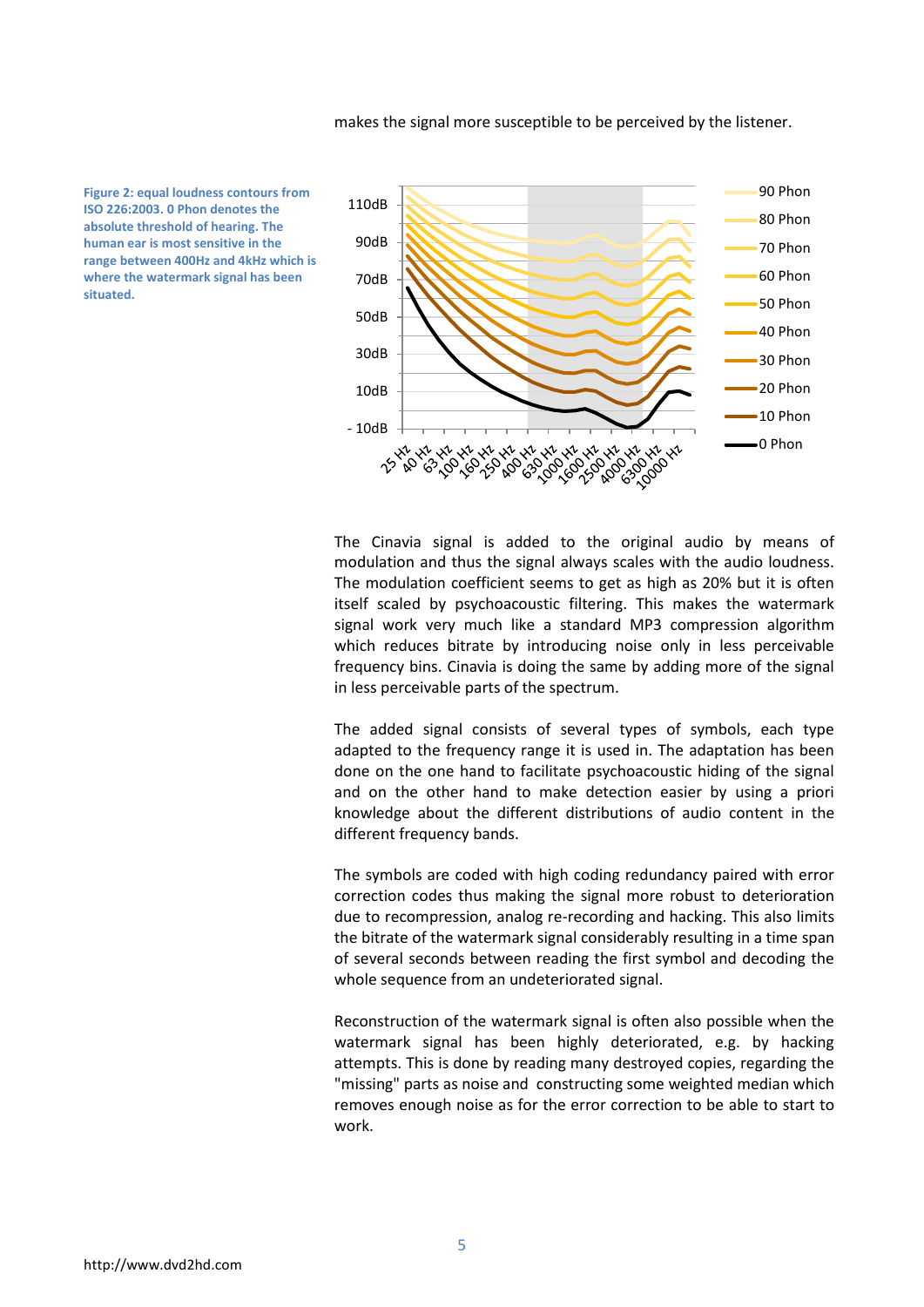**Figure 3: flow diagram of a Cinavia encoder.**



Summarizing how Cinavia works (Figure 3):

- The bit sequence is encoded using error correction
- The resulting bitstream laid out in highly redundant symbols
- The symbols are then modulated on the original audio using psychoacoustic filtering
- Speed variations are then generated with each frequency band having its own variation, in order to prevent hacking.

## <span id="page-5-0"></span>**Part 2: CinEx**

DVD-Ranger's solution to Cinavia is called CinEx and removes the watermark signal completely. CinEx is the first algorithm to actually remove the watermark signal thus ensuring that Cinavia won't return once a new firmware update is applied to a player.

Previously others were using some loopholes but they have all been fixed with firmware updates of the affected players resulting in Cinavia popping up again on already copied movies.

Having learned how Cinavia works in the previous section, the basic workflow of CinEx can be described briefly. The algorithm behind CinEx works as follows:

- At first, CinEx has to sync with the speed variations in the different frequencies caused by the hack protection. As there is no reference signal to measure the speed variations against some heuristics are used which make use of the natural distribution of the phase relations between the fundamental of a tone and its harmonics in most real world audio signals. The end result is a sync lock on to the watermark signal.
- After the sync is obtained the symbols have to be retrieved from the audio and watermark convolute. Other heuristics are employed here utilizing the natural distributions of phases and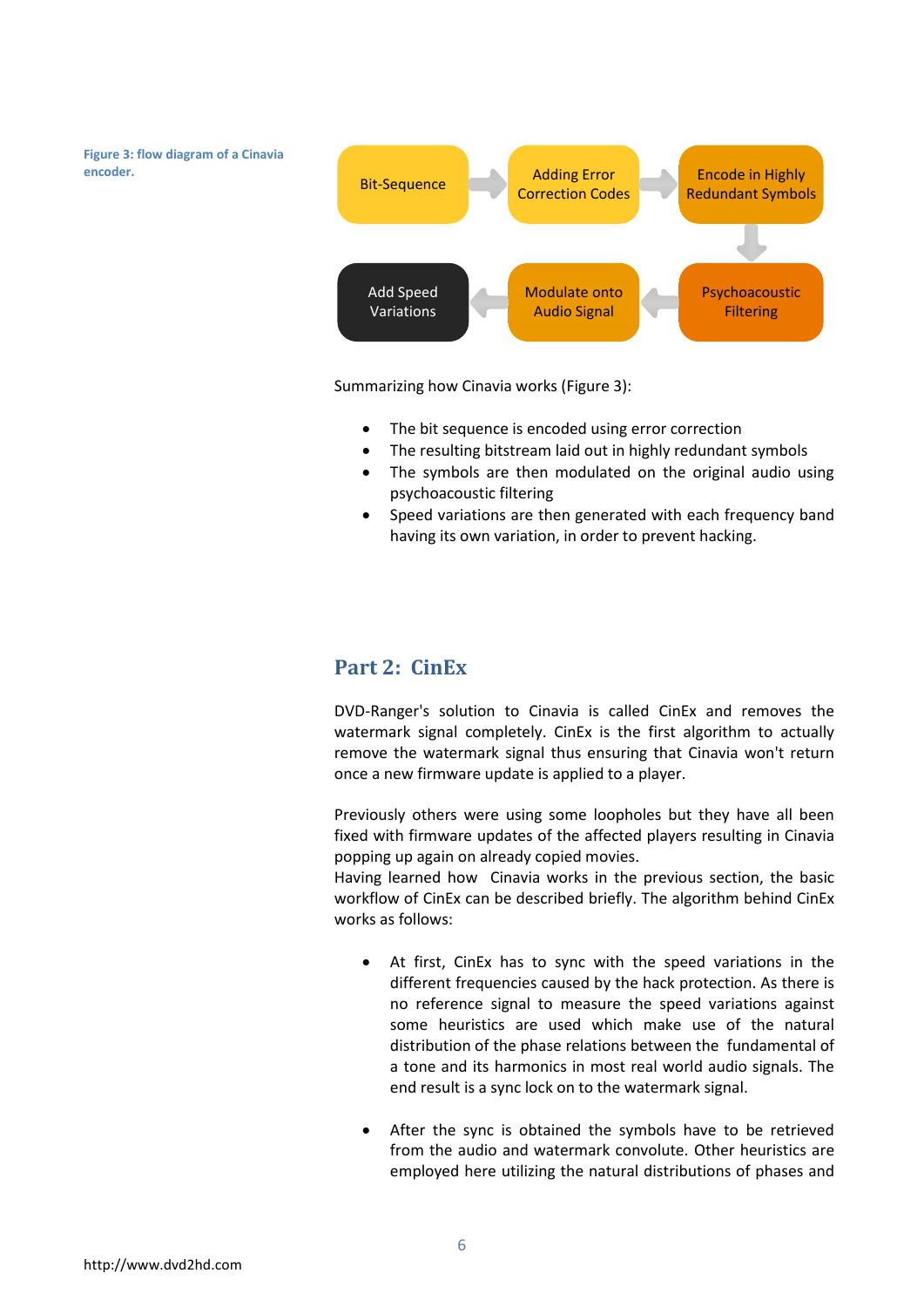amplitudes among the frequencies used by Cinavia. Once the symbols have been retrieved they need to be decoded in order to be able to predict the next symbols in the case the heuristics cannot return usable decision results.

- The decoded symbols need to be removed. This task is not as easy as it may seem due to the psychoacoustic filtering of the watermark which complicates matters because this means that the watermark signal itself is modulated. The filtering applied by Cinavia has to be emulated very precisely because we actually want the original audio back and have to avoid a "negative" Cinavia signal by subtracting the symbols too aggressively from the audio-watermark convolute.
- The inaccuracies during the removal phase as well as the psychoacoustic unmasking of the noise introduced by lossy audio compressors like MP3 need to be treated using some post-processing filters. Removing Cinavia without deteriorating the original audio to a certain degree is even theoretically not possible due to reasons described in the next chapter. So postprocessing has to be considered a must-have in order to minimize artifacts to an acceptable level.



The workflow of CinEx is summarized in Figure 4.

**Figure 4: flow diagram of CinEx.**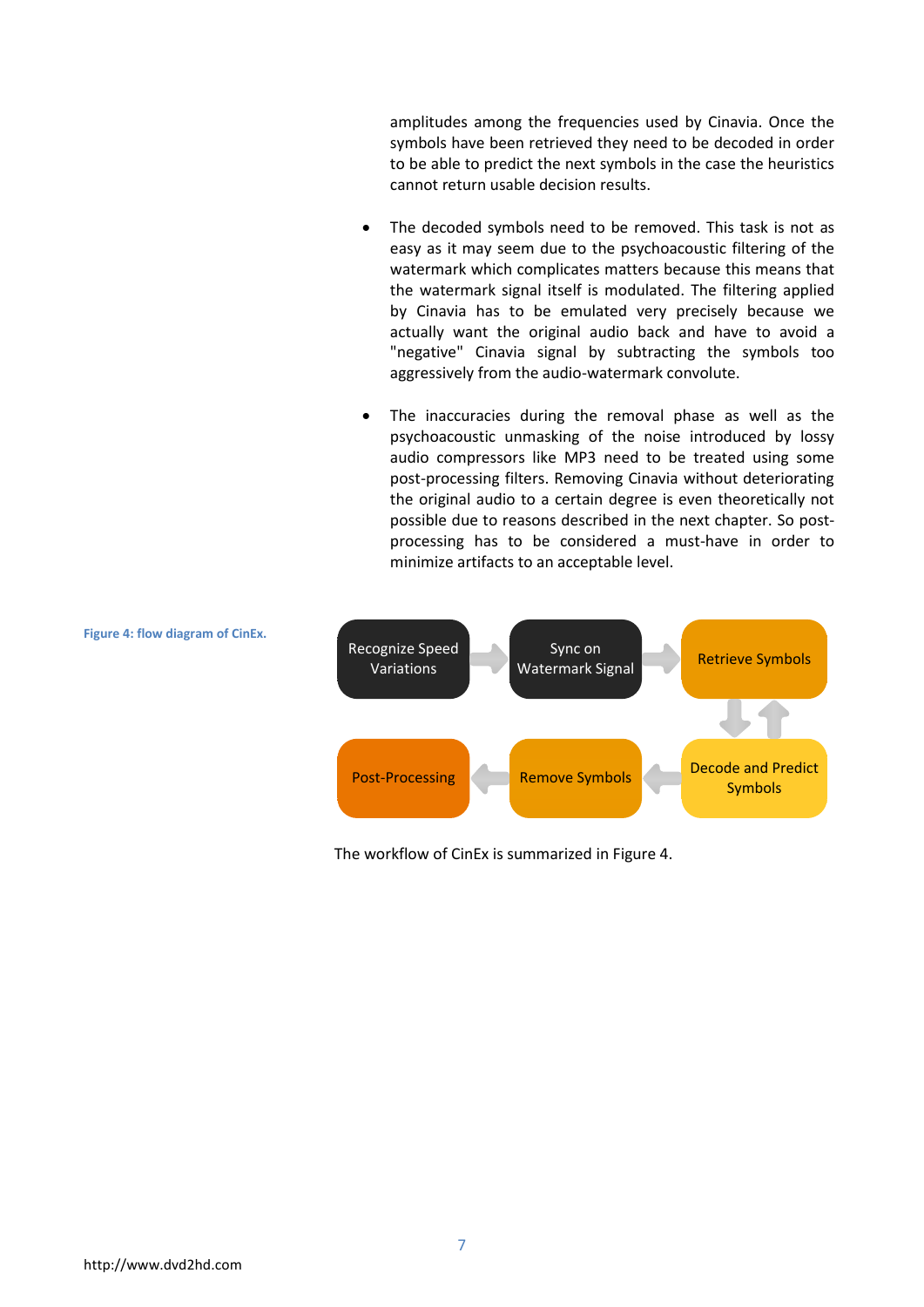## <span id="page-7-0"></span>**Part 3: Quality Issues Caused by Cinavia**

The  $5<sup>th</sup>$  generation copy prevention system is the first one to irrecoverably alter the original audio. So once Cinavia has been applied, the audio data is more or less destroyed by the signal and only partial recovery can be done by trying to model how the original signal may have looked like. Besides that, there are the speed variations which are compromising the audio quality by themselves. Let's have a more detailed look on all those topics.

## <span id="page-7-1"></span>**Speed Variations**

The speed variations will be as high as 0.2% for 25% of the time. An untrained listener can hear the flutter caused by speed variations of 0.2% to 0.3%. Still, most people would need to listen either very carefully or listen to the original before in order to discern the flutter. A 0.2% speed variation is actually the quality of an average cassette deck or car player and is much below average digital players and soundcards. Another quality problem arises due to the nonlinear phase distortions caused by the differing speed variations for each frequency. Usually sound systems are built in a way to not cause any phase distortions by themselves. This starts from a good amplifier and good loudspeakers and goes as far as correctly positioning the loudspeakers in order to have a good magnitude and phase distribution. Eventually, after much money is invested into a good sound system with a good amplitude and phase response, Cinavia destroys this all by intentionally introducing nonlinear phase distortions and thus degrading the audio before it even enters the sound system.

### <span id="page-7-2"></span>**Resilience to Low-Bitrate Compression**

While surviving low-bitrate compression is a key requirement in order to be useable as a copy prevention mechanism this automatically means that the audio is deteriorated to a point below that bitrate. That means that if Cinavia survives being compressed into a 96kbps MP3 then the original audio must already have had the quality of 96kbps or below even if it was compressed using a higher bitrate.

The explanation behind this very important argument is that the MP3 encoder is expected to remove only the information which is least perceptible to the ear, in order to reach its target bitrate. If removing this least perceptible information still leaves Cinavia intact then the watermark must have been considered perceptible enough for the MP3 encoder to decide to leave it as is. Now as it is quite improbable that Cinavia has hacked MP3, AAC and other encoders in order to make them take imperceptible data, we can safely assume that Cinavia must be perceptible, we just have to search for its artifacts.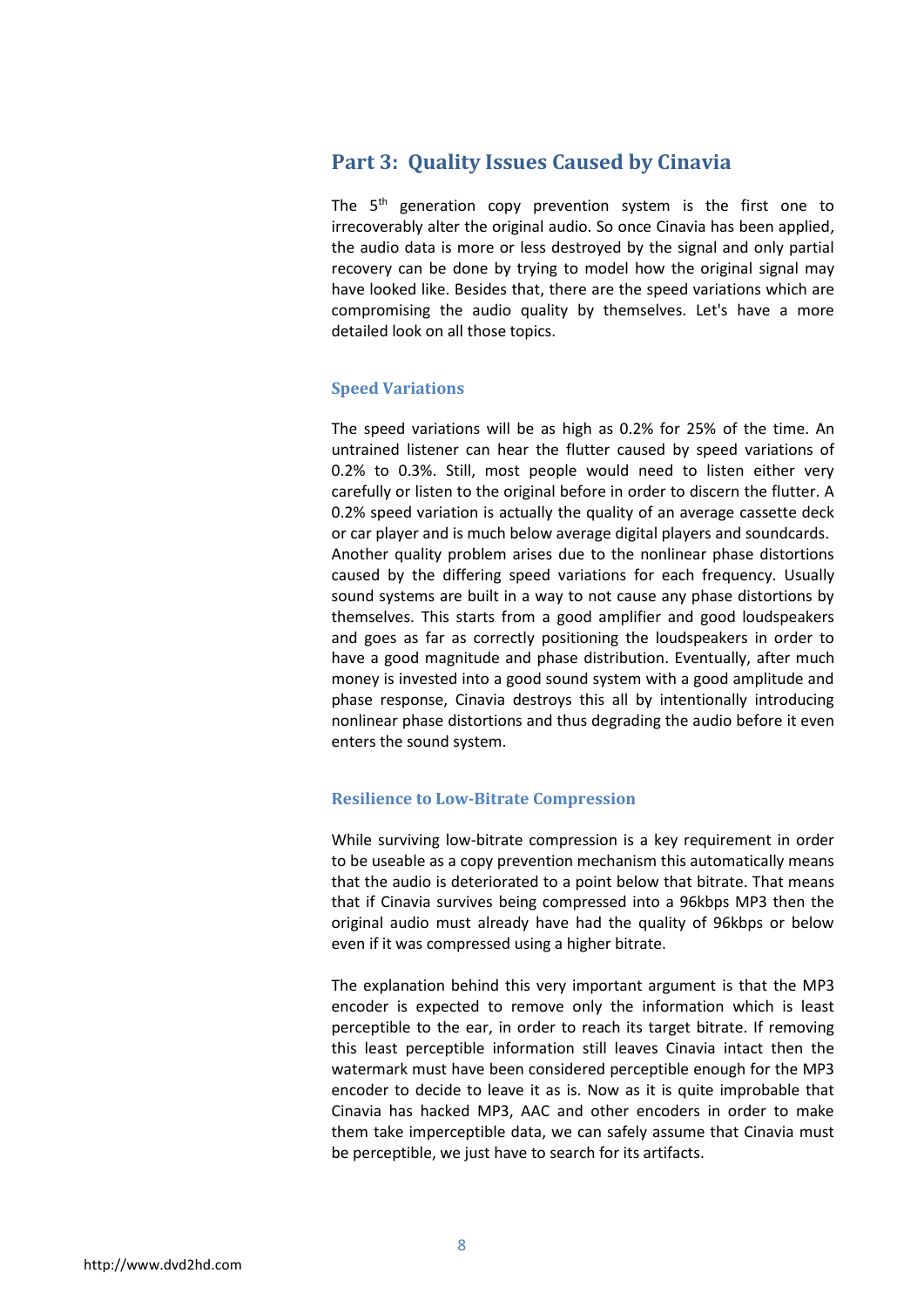As Cinavia is itself processed by psychoacoustic filters the artifacts generated by the watermark signal actually sound very much like classical MP3 low-bitrate compression. Therefore one may be tempted to overhear it as we have had bad encodings floating around for quite a long time and may have got used to it. But as it is, one just has to listen to the same audio fragments which are difficult for MP3 to encode and will quite reliably encounter the Cinavia artifacts.

#### **Artifacts Left by Full Removal**

Fully removing Cinavia from compressed sources is a theoretically impossible task. This is because during compression an encoder must decide which information to take and which to throw away. Actually if Cinavia survives an encoding then the encoder will have allocated a part of its bit-pool to Cinavia and not to the original audio. So the part which has not been taken from original audio in order to leave room for Cinavia will be lost for good.



**Figure 5: a) Original compressed audio at 128kbps with Cinavia. b) After Cinavia has been removed a gap remains which cannot be recovered with original audio as this information is lost for good because the encoder has allocated this bit pool to CInavia. c) Post-processing is used for ameliorating the negative effects of the gap but it cannot restore the lost information.**

> Removing Cinavia will thus always result in an audio stream with less information than the originally compressed one and the gaps which remain will have to be filled by some post-processing heuristics in order to sound agreeable.

#### **No Advantage Using Lossless Codecs**

Cinavia provably deteriorates audio quality by its very definition of being resilient to low-bitrate compression. Even more interesting is that in conclusion there is no point in having losslessly compressed audio with Cinavia as the quality will never be on par with original lossless audio tracks. Therefore, claims that DTS-HD Master Audio and Dolby TrueHD have better quality than any lossy codec are in fact a misguidance for the unknowing customer if those tracks are actually bearing Cinavia.